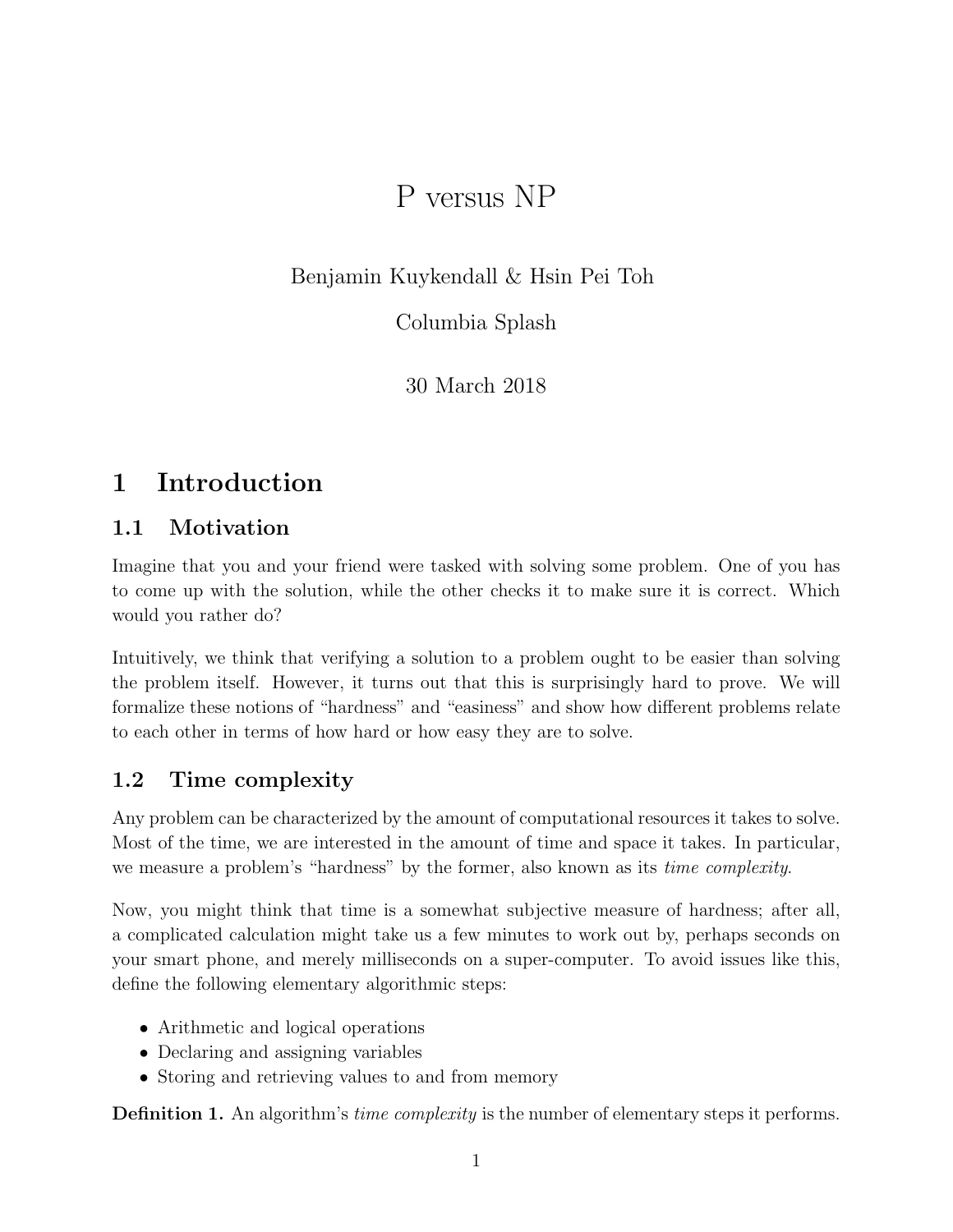This notion should be related to the actual run-time of a program you might implement on your computer. Any algorithms we write in this model you could take home and write in your favorite programming language; if you timed your implementation on a stopwatch, the time in seconds would be proportional to the time complexity of the algorithm.

Furthermore, instead of counting the actual number of steps, we define time complexity only with respect to n, the length of the input: specifically, if we write the problem in binary, how many bits long it is. Sometimes we think of the input as a set of numbers, a graph, or even a sentence. But in any of these cases, there is an easy way to convert it to binary. Indeed, everything in your computer is just that: a sequence of bits.

With a clear *model of computation* and using the *complexity measure* of time, we can now define some complexity classes; that is, sets of problems with time complexity falling in specified ranges.

## 1.3 Defining P and NP

From now on, all of the problems we consider are going to be *decision problems*; that is, questions with yes or no answers. Though computations are also important in computer science, they can always be written in terms of decision problems. For example, if we wanted to compute a number with  $n$  bits, this would correspond to  $n$  decision problems: "is the *i*th bit a 1?" for each bit. So without loss of generality we will only work with decision problems.

Now we are ready to define our two main complexity classes.

**Definition 2.** P is the set of problems that can be solved in *polynomial time*, i.e.  $\leq p(n)$  for some polynomial p.

Many problems that you may be familiar with from your math or programming classes are in P. For example, consider the following problem:

Given a set of  $n$  points with distances between each pair of points, is there a path from point A to point B with total distance  $\leq k$ ?

This problem can in fact be solved in  $\sim n^2$  time and is therefore in P. So you can think of problems in P as those that are "easy" to solve.

Definition 3. NP is the set of problems whose solutions can be verified in polynomial time.

By "verify", we mean that given some *certificate*, there exists an algorithm, or *verifier*, to solve the problem. That is, given an input x to a problem  $L$ , a verifier V satisfies

$$
L(x) = \text{YES} \Leftrightarrow \exists c \text{ such that } V(x, c) = \text{YES}.
$$

For example, a valid certificate for the previous problem would be a path from point A to point B with total distance  $\leq k$ . Given such a path, it is possible to compute the total distance, verify that it is indeed  $\leq k$ , and output YES, in polynomial time. Thus this problem is in NP as well.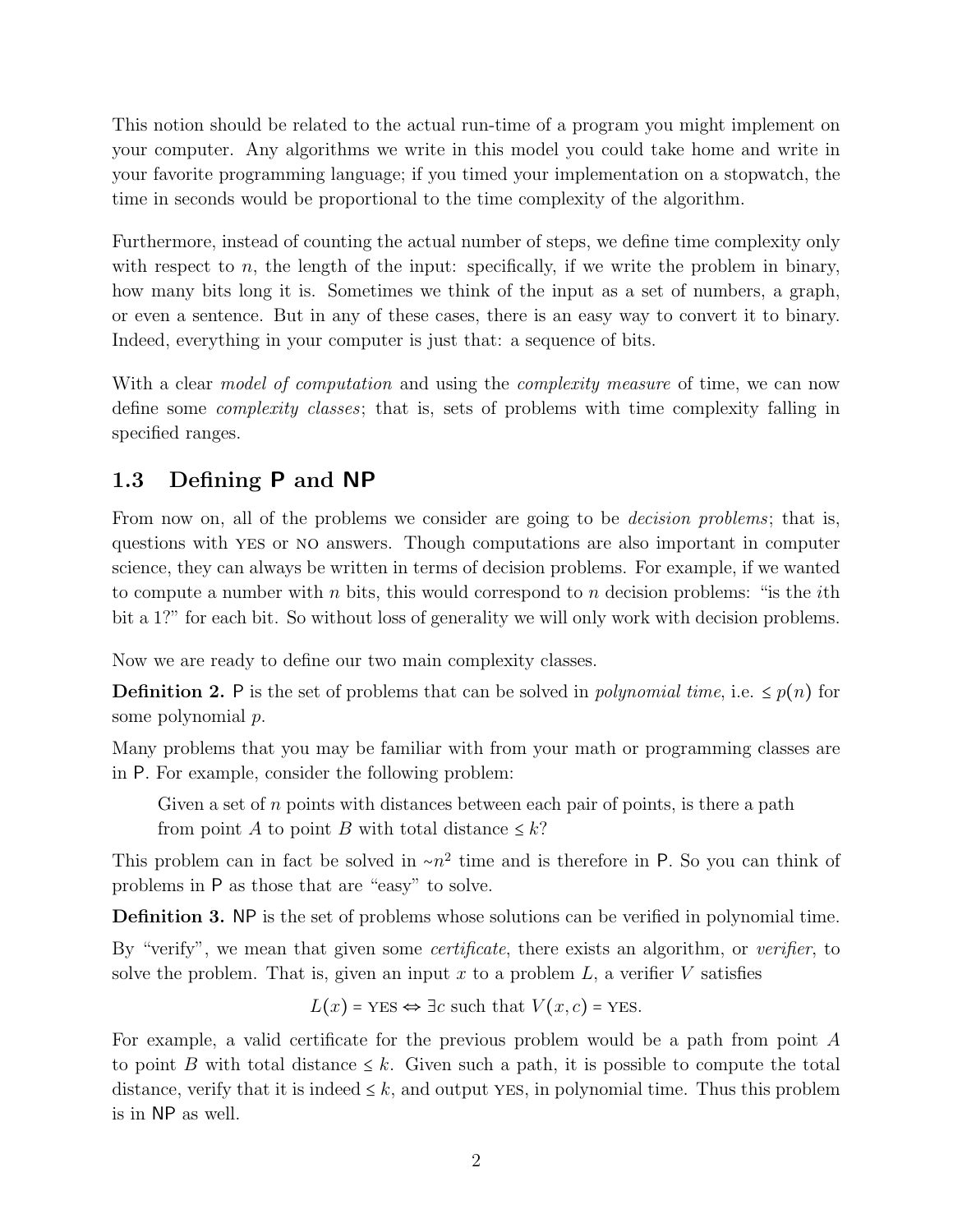## 1.4 Non-determinism

Now we are going to define a model of computation called a non-deterministic algorithm. In addition to the elementary steps above, a non-deterministic algorithm is allowed to "guess" values. For example, we could have a step like "non-deterministically guess the next edge of the path". Then, after guessing and carrying out the rest of our computation, we get to answer yes or no. Given a non-deterministic algorithm, which may answer differently depending on how its guesses turn out, we say the algorithm as a whole outputs YES if there is a lucky guess, or lucky guesses, it could have made that resulted in a yes; we say it answers no if every single guess results in a no answer.

This seemingly magical computational model should feel closely related to NP. Indeed, we may define NP alternatively as follows:

Definition 4. NP is the set of problems that can be solved by a non-deterministic algorithm in polynomial time.

Thus the name—note that NP does not stand for "non-polynomial"!

We can show this is equivalent to the verifier definition given above. This proof requires two directions: showing any non-deterministic algorithm has a verifier, and show any verifier yields a non-deterministic algorithm:

Given a verifier: use non-determinism to guess a certificate, then run the verifier.

Given a non-deterministic algorithm  $M$ : let the certificate represent the series of nondeterministic guesses our algorithm will make. With the guesses in place, M can be completed by a normal polynomial time algorithm.

Hopefully this model helps you understand the name NP, but for the rest of today, we will stick with the more convenient verifier definition.

## 2 Some problems in NP

Now, let's try to prove that some problems are in NP.

First, take any problem  $M \in \mathsf{P}$ . Is  $M \in \mathsf{NP}$ ? Yes! For example, if we have an algorithm telling us if there exists a path between point A and point  $B$  in polynomial time, then that algorithm serves as the verifier. Thus we've shown the following:

#### Theorem 5.  $P \subseteq NP$ .

Next, we will look at some problems that may or may not have applications to everyday life and show that they are in NP.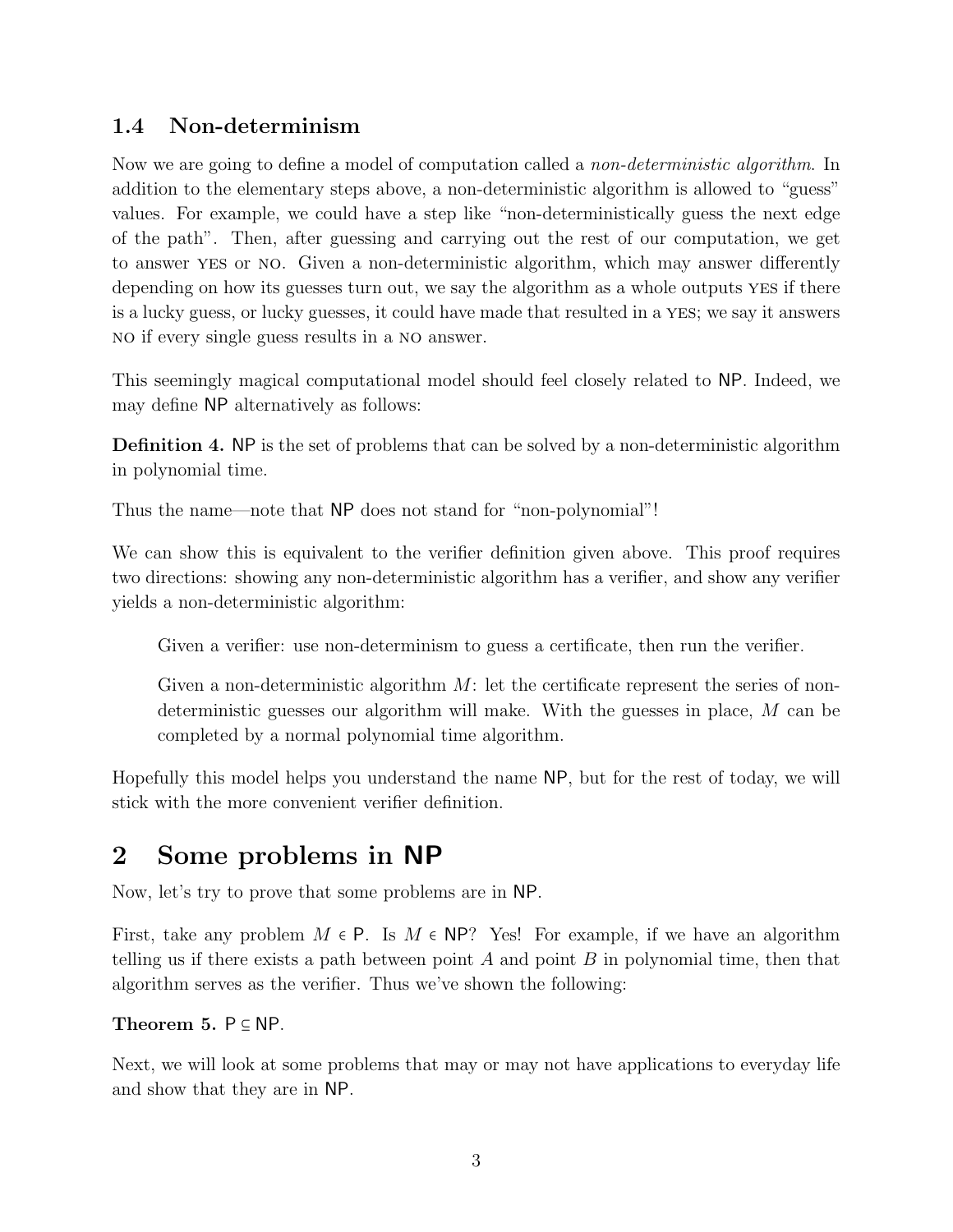#### 2.1 Knapsack

We have an assortment of items  $i = 1, \ldots, \ell$  each with weight  $w_i$  and value  $v_i$ . If our bag can hold at most weight  $W$ , can we carry items with total value  $V$ ?

answer: A certificate is a list of items; to verify, we check that their weights sum to at most  $W$  and values sum to at least  $V$ .

#### 2.2 Graph problems

A graph is a set of nodes, some of which have edges between them. We say two nodes sharing an edge are *adjacent*. Additionally, some graphs are *weighted*, whereby each edge has an associated value, or *weight*. Here's an example:



Graphs are useful for representing relationships between objects: for example, a set of social media users form a graph, where two parties share an edge whenever they are friends.

There are lots of interesting graph problems in various complexity classes. For example, earlier we considered the problem of finding a path between point A and point  $B$ . This is a graph problem, by letting each point be a node, whereby the edge weight between each pair of nodes denotes distance.

#### 2.2.1 Travelling salesman problem (TSP)

We have a set of  $\ell$  cities, and the distances  $\delta(i, j)$  from one city to the next. Can we visit each city exactly once and return to our origin with a total of at most distance D?

ANSWER: A certificate is the order of the cities; to verify, we check  $i_1 = i_{\ell+1}$  and distances sum to at most D.

#### 2.2.2 Colorability (3Color)

Given a graph, can we color each node red, blue, or yellow in a manner such that no adjacent nodes share a color?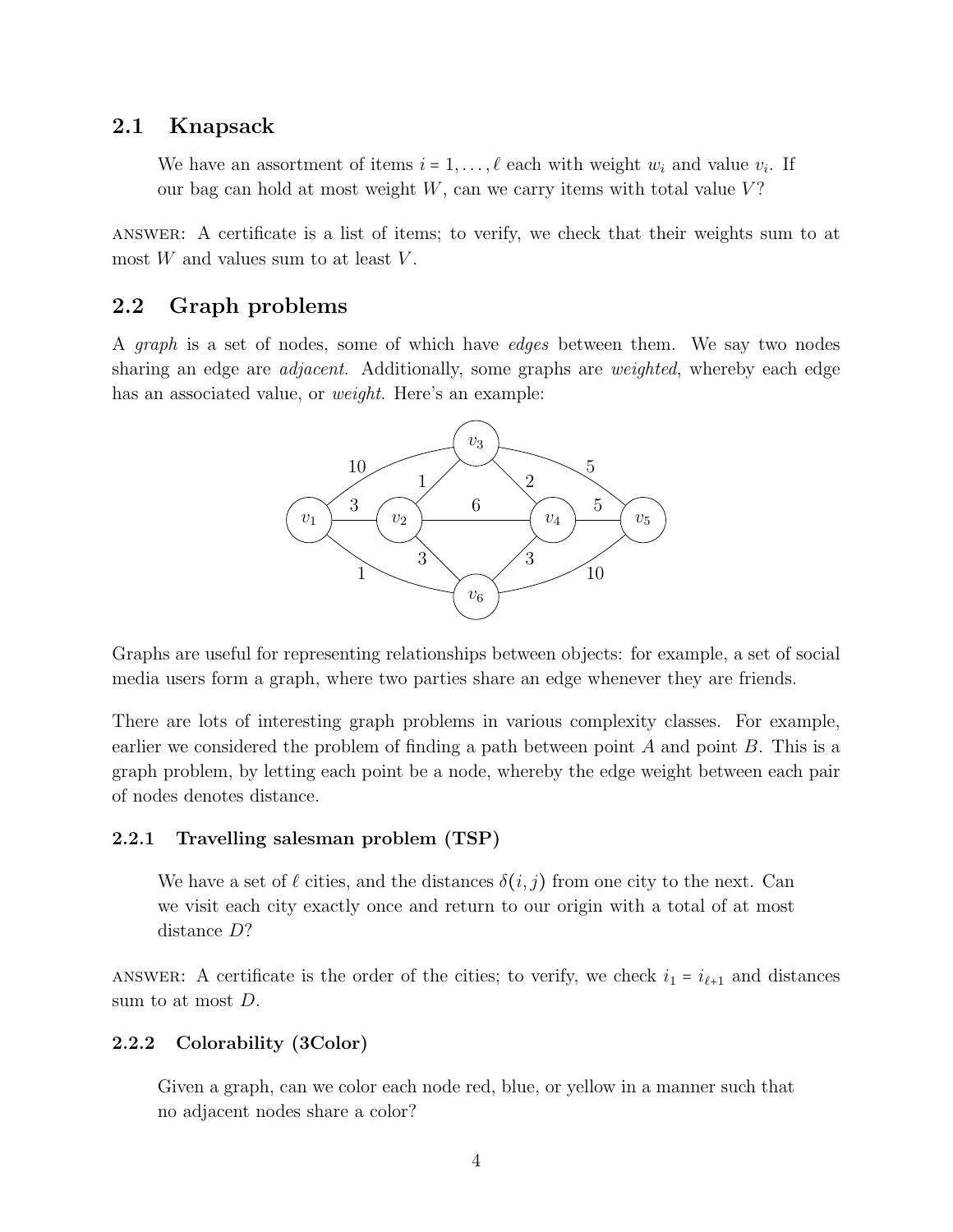answer: A certificate is an assignment of colors; to verify, we check that each node has a color, and that each edge goes between differently-colored nodes.

#### 2.3 Logic problems

A Boolean formula is a series of variables  $v_i$  and the symbols  $\wedge, \vee, \neg$  (meaning "and", "or", "not" respectively). A *truth assignment* sets each  $v_i$  to either T or F; we say the assignment satisfies the formula if the formula evaluates to true overall: for example,  $T \vee (\neg F \wedge T)$ evaluates to true, while  $T \wedge F$  evaluates to false.

#### 2.3.1 Satisfiability

Given a Boolean formula, is there a satisfying assignment?

answer: A certificate is an assignment; to verify, we check that the formula with the given assignment evaluates to true.

#### 2.3.2 3-CNF Satisfiability

A very specific format for a formula is a 3-literal conjunctive normal form (or 3-CNF). They are written

$$
\phi = (a_1 \vee a_2 \vee a_3) \wedge (b_1 \vee b_2 \vee b_3) \wedge \ldots \wedge (z_1 \vee z_2 \vee z_3)
$$

where each literal  $k_i = v_i$  or  $k_i = -v_i$ . It turns out any formula can be converted to an equivalent 3-CNF without blowing up the length too much. Thus this problem is equivalent to the normal SAT problem.

## 3 NP-completeness

Now we will give a notion of the "hardest" problems in NP. To do so, we define a polynomialtime reduction. To denote a reduction we use  $\leq_p$ ; we should read  $L \leq_p S$  as "L reduces to S" or "L is easier than S". Formally, we say  $L \leq_p S$  if there is some f computable in polynomial time such that

$$
L(x) = S(f(x)).
$$

This means that, given an input for L, we can efficiently transform it into an input for S which gives the same answer, as shown in the following diagram:

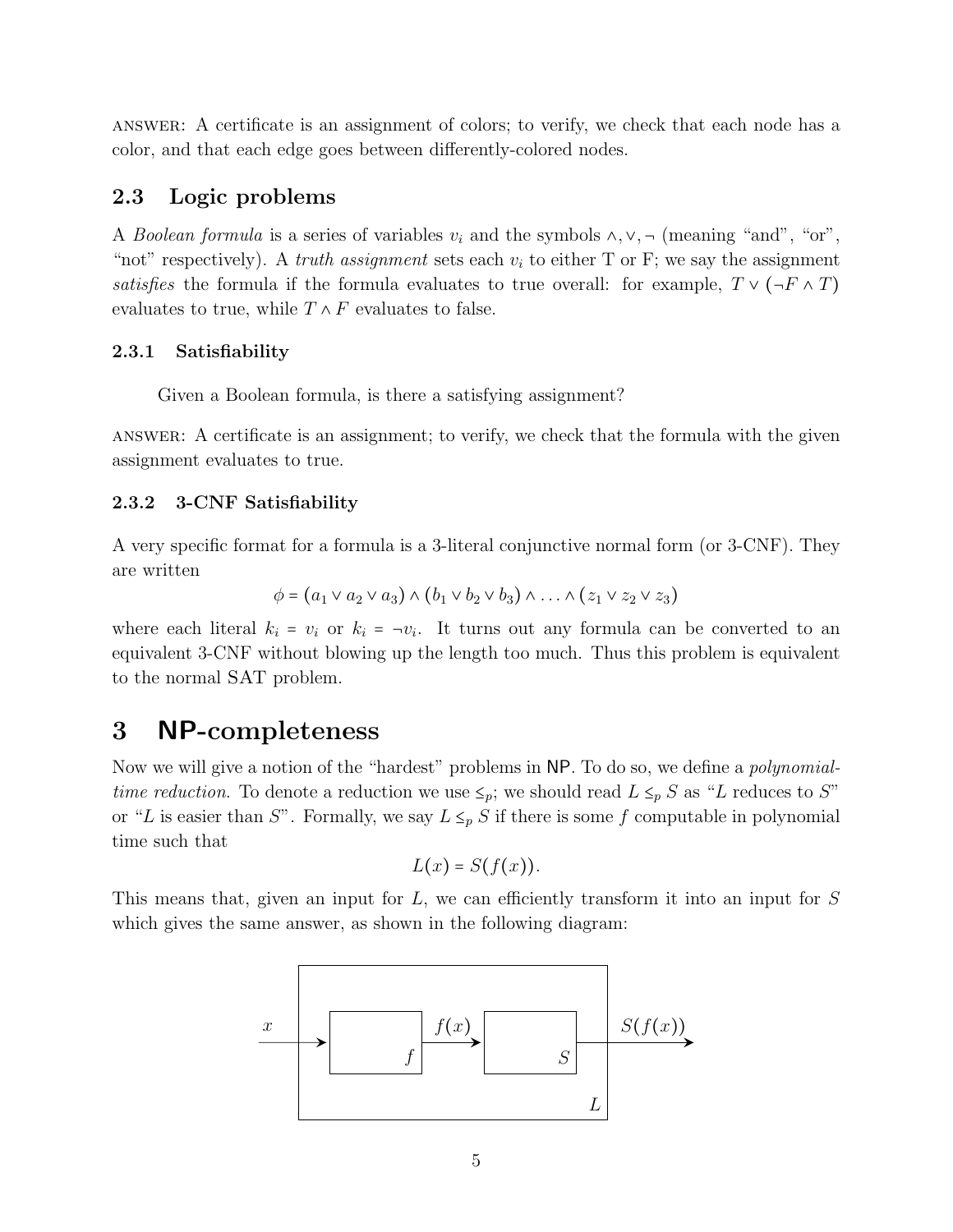Reductions relate to NP in the following sense:

**Theorem 6.** If  $S \in \mathsf{NP}$  and  $L \leq_p S$ , then  $L \in \mathsf{NP}$  as well.

*Proof.* To prove this statement, given V a verifier for S and f a transformation, we need to construct a verifier W for L. Letting x be the input to W and c a certificate for L, claim that  $W(x, c) = V(f(x), c)$  is such a verifier. Indeed, we have

$$
W(x, c) = \text{YES} \Leftrightarrow V(f(x), c) = \text{YES} \qquad \text{by construction}
$$
  
=  $S(f(x))$  by definition of verifier  
=  $L(x)$  by definition of reduction

Finally, since  $f$  and  $V$  run in polynomial time,  $W$  also runs in polynomial time.

 $\Box$ 

Now we can finally define NP-hardness.

**Definition 7** (NP-hardness). A problem S is NP-hard if, for any  $L \in \mathbb{NP}$ ,  $L \leq_{p} S$ .

The idea here is that if S is NP-hard, then if we could somehow solve S, then we could solve any NP problem by first transforming it into an instance of S. You can think of an NP-hard problem as one that is at least as hard as any problem in NP.

Furthermore, we have:

**Theorem 8.** If S is NP-hard and  $S \leq_p T$ , then T is also NP-hard.

*Proof.* Since S is NP-hard, for any  $L \in \mathsf{NP}$ ,  $L \leq_p S$ , i.e. there exists f so that

$$
L(x) = S(f(x)).
$$

Similarly,  $S \leq_p T$ , i.e. there exists g so that

$$
S(x) = T(g(x)).
$$

We can simply compose the two transformations to transform an instance of  $L$  to an instance of  $S$  to an instance of  $T$ :

$$
L(x) = S(f(x)) = T(g(f(x))). \qquad \qquad \Box
$$

**Definition 9** (NP-completeness). A problem S is NP-complete if  $S \in \mathbb{NP}$  and S is NP-hard. You can think of NP-complete problems as the hardest problems in NP.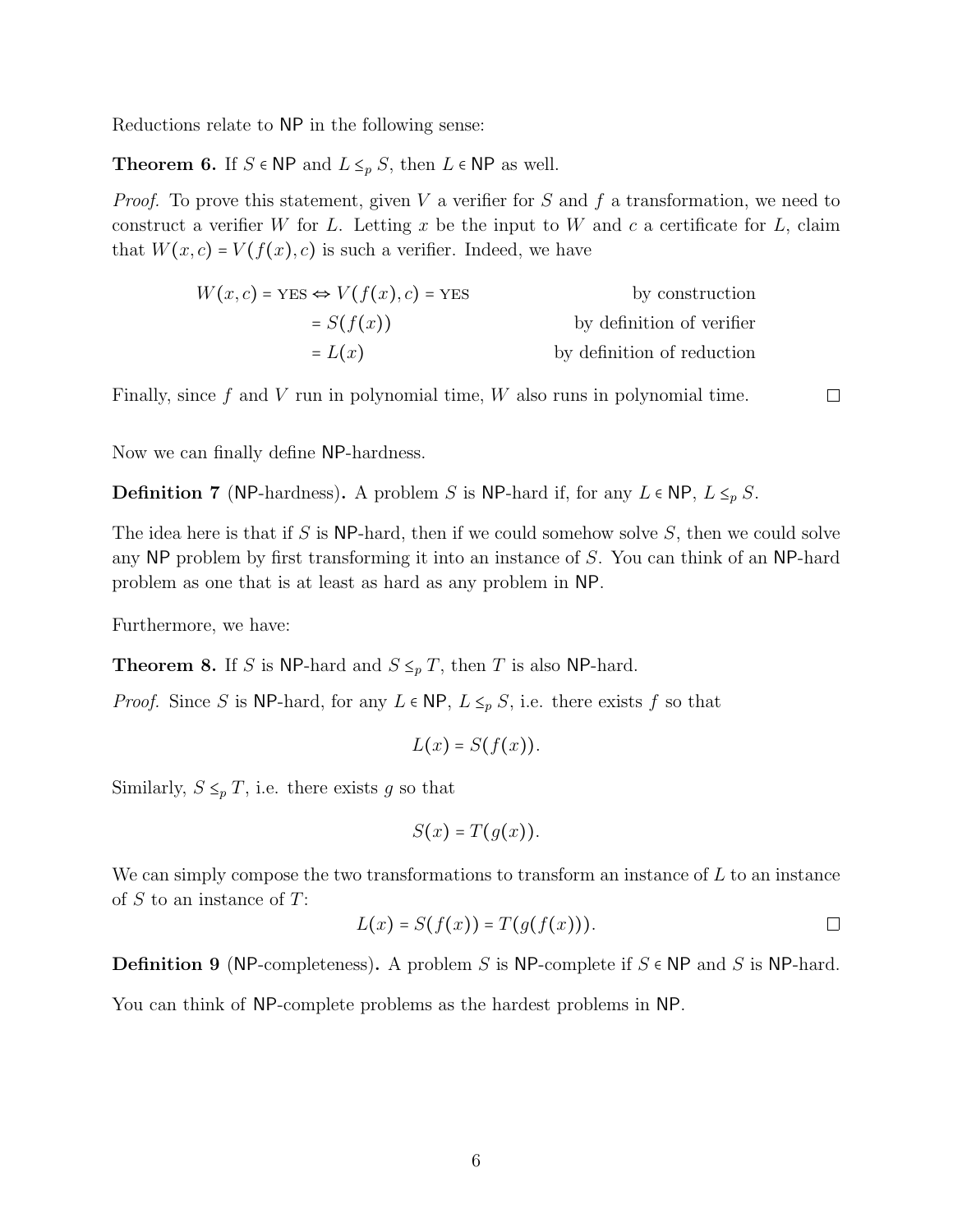#### 3.1 Cook-Levin Theorem

Theorem 10 (Cook-Levin Theorem). SAT is NP-hard.

Proof sketch. This is the most important result about NP; unfortunately, the proof is kind of complicated. Basically, it encodes the possible states of the verifier at each time step as a set of Boolean variables. Then we write a formula  $\phi$  over those variables: it hard-codes the value  $x$  into one of the inputs, expresses the transitions between states as constraints on which kinds of states can follow each other, and adds constraints to require the algorithm end by answering yes. Then, a satisfying assignment to  $\phi$  will correspond to a certificate c for V and a series of steps the algorithm would go through to reach a yes state. Thus there exists a satisfying assignment for  $\phi$  if and only if for some c,  $V(x, c)$  = YES.  $\Box$ 

Regardless of how the proof works, we now know that any NP problem can be re-written as a SAT problem. Furthermore, recall that we can actually transform any Boolean formula into an equivalent one in the form of a 3-CNF. Thus 3SAT is NP-hard as well.

#### 3.2 3Color is NP-hard

Theorem 11. 3COLOR is NP-hard.

*Proof sketch.* Since 3SAT is NP-hard, by **Theorem 7**, it suffices to show  $3SAT \leq p 3CODOR$ . Given a 3-CNF formula, say

$$
\phi = (x \lor y \lor \neg z) \land (\neg x \lor \neg y \lor z) \land (\neg x \lor y \lor \neg z)
$$

we construct a graph<sup>1</sup> as follows.

First we consider the variables. The start of our graph is the nodes



The idea here is that  $T$ ,  $F$ , and  $O$  will always be different colors (without loss of generality we can illustrate them with red, yellow and blue). Then, each variable must be colored either true or false, and its negation must be colored the opposite.

 $^{\rm l}$ https://web.stanford.edu/class/archive/cs/cs103/cs103.1132/lectures/27/Small27.pdf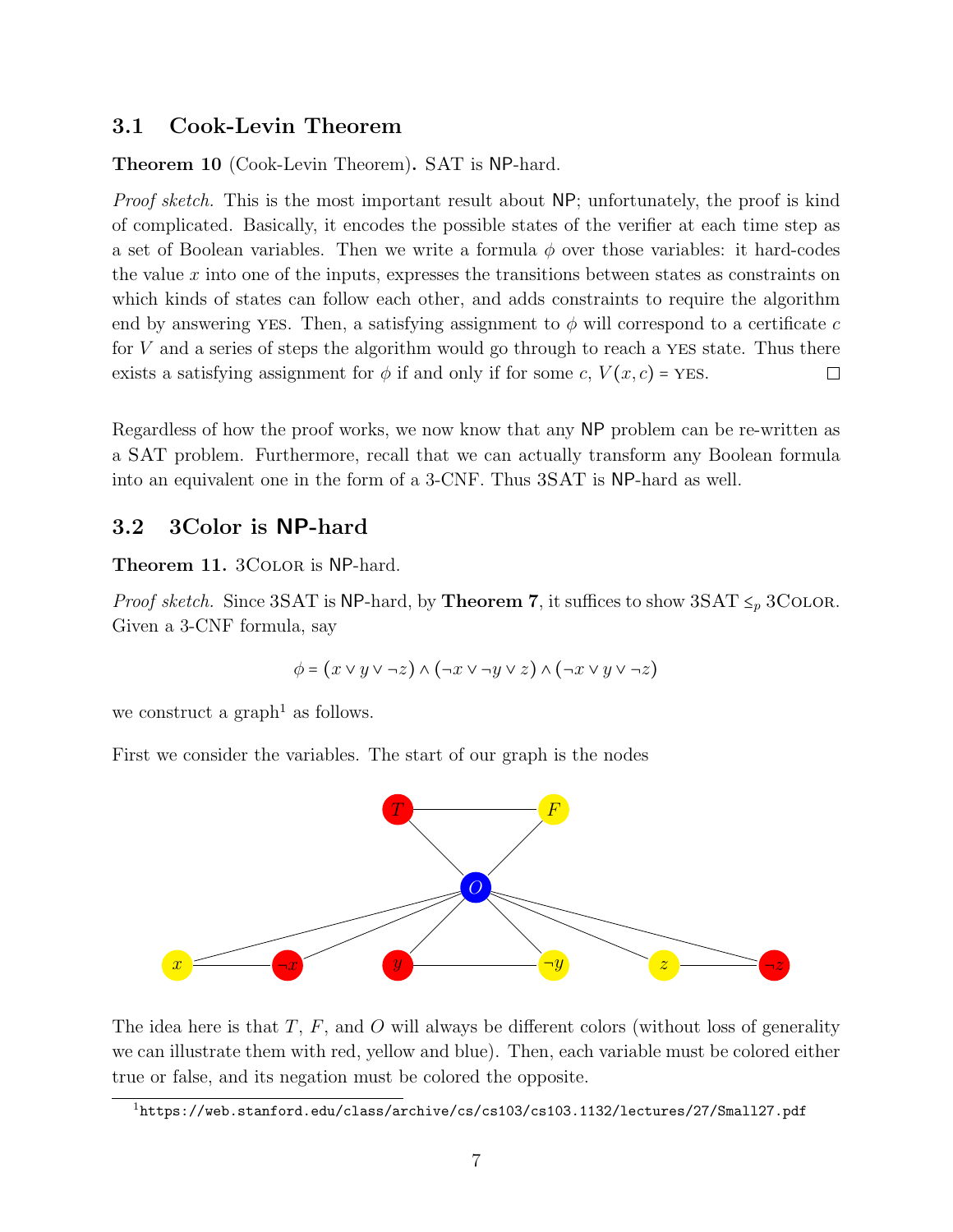Now for each clause, say  $(x \vee y \vee \neg z)$ , we construct the following gadget:



The idea here is, there is a valid color for node ∗ if and only if at least one of the variables is true. We can verify this case by case.  $\Box$ 

## 4 Open questions in complexity

Despite everything we know about the structure of NP and NP-hard problems, we still don't know whether  $P \stackrel{?}{=} NP$ . Taking all that we know about P, NP, NP-hard, and NP-complete, the two possible scenarios stand thus:

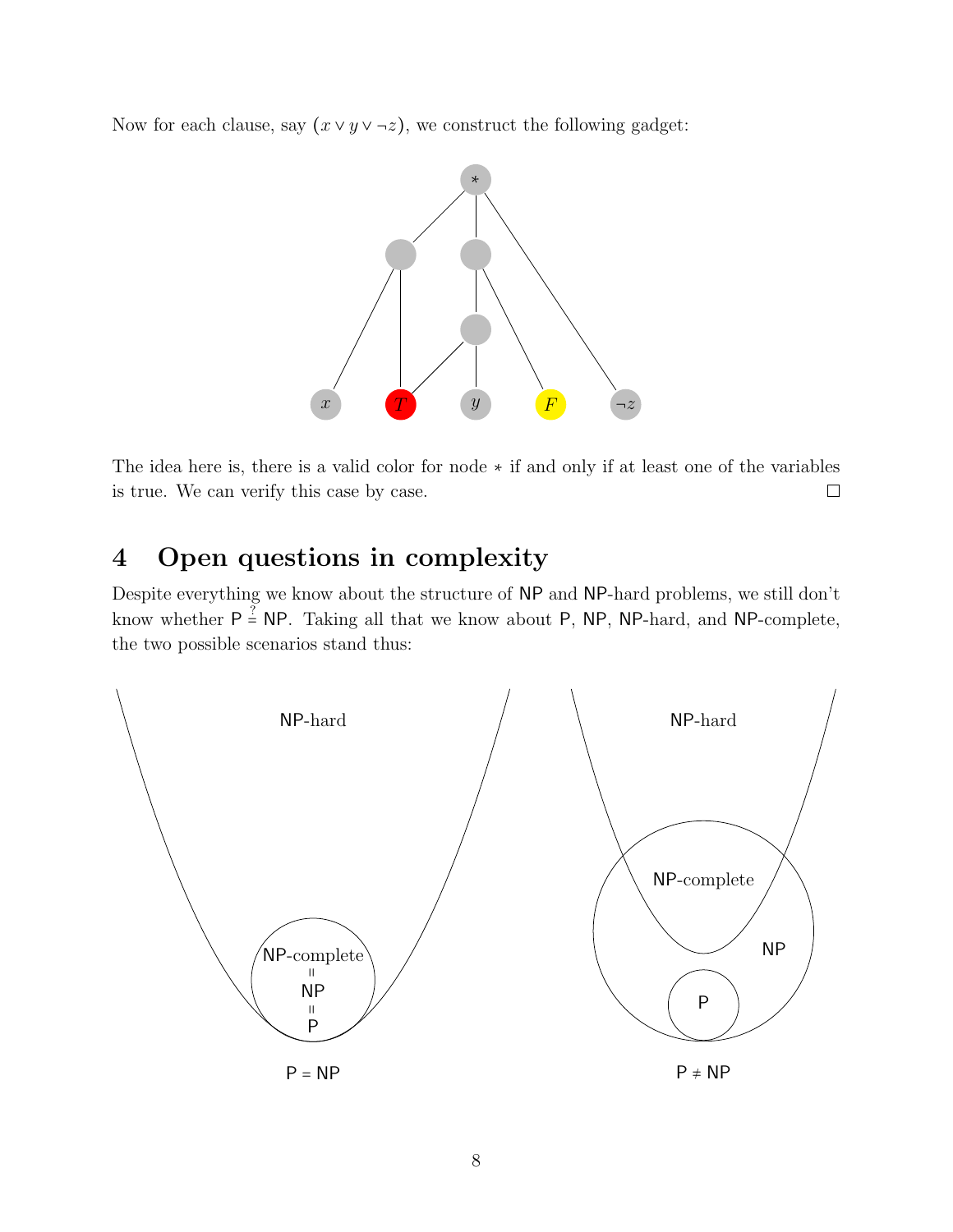In practice, we generally assume that  $P \neq NP$ , even if we haven't managed to prove it yet. But what if  $P = NP$ ?

- Cryptography: we count on the hardness of certain problems to make encryption hard to invert without possessing the key. In fact, almost all cryptographic protocols use  $NP$ -hardness as an asset. If  $P = NP$ , then encryption would be easy to break, signatures would be easy to forge, and cryptocurrencies would be easy to mine.
- Science: some real problems in science are NP-complete, including protein folding. If we could solve these problems quickly, we could design novel proteins to solve all sorts of medical problems.
- Logistics: all sorts of logistics and operations research problems are in NP, including natural problems in scheduling, packing, and routing. If we could solve these quickly, we could save huge amounts of money and labor.
- Mathematics: proofs of theorems are easy to verify (in fact, *automated proof systems* are already in use to check real proofs). But if  $P = NP$ , this would mean proofs would be just as easy to generate; computers would become the best mathematicians!

Now, let's discuss some related problems in complexity.

### 4.1 P, NP, and EXP

We know that "hard" problems are those that take a long time to solve; but to formalize this, we need to decide just how long is "long". A common choice is defined as follows:

**Definition 12.** EXP is the set of problems that can be solved in *exponential time*, i.e.  $\leq 2^{p(n)}$ for some polynomial p.

From this different characterization of hard problems, we have two important questions:

- How does EXP compare to P? Since EXP is "hard" and P is "easy", is P ⊊ EXP?
- How does EXP compare to NP? Since both are "hard" questions, is  $EXP = NP$ ?

The first question has a solid answer: yes!

Theorem 13 (Time-hierarchy theorem).  $P \subseteq EXP$ .

In general, whenever two complexity classes are defined based on run-time, they follow this relationship.

Proof. One direction is easy: if a problem takes at most polynomial time, then certainly it takes at most exponential time, since  $p(n) < 2^{p(n)}$ . Thus  $P \subseteq EXP$ .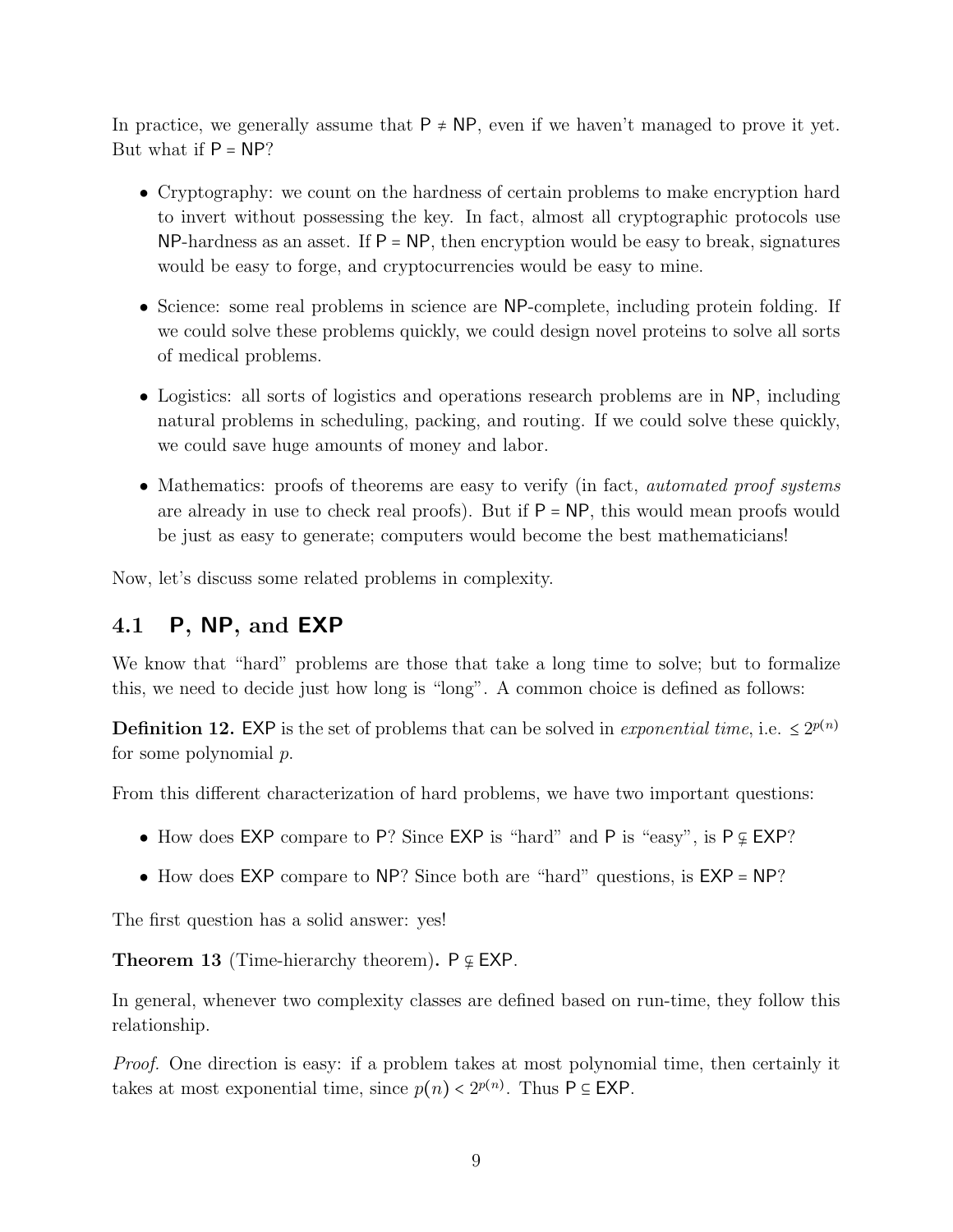The other direction is more subtle; to show  $P \neq EXP$ , we need to construct a problem in EXP but not in P. The problem ends up being very artificial and kind of meta, but it suffices for the proof, which we do not have enough time for today.  $\Box$ 

The second question is up in the air. We know that  $NP \subset EXP$  because the following algorithm runs in exponential time. For any problem  $L \in \mathsf{NP}$  with verifier V, do the following:

For input  $x$  and each choice of certificate  $c$ : If  $V(x, c)$  is true, answer YES If there is no such  $c$ , answer NO

Since there are exponentially many choices of  $c$ , and  $V$  runs in polynomial time, the whole algorithm is exponential time.

In the other direction, the answer depends on whether  $P = NP$ :

- If  $P = NP$ , then using  $P \varphi$  EXP, we have NP  $\varphi$  EXP.
- If P  $\neq$  NP, then either NP = EXP or NP  $\subseteq$  EXP; we still wouldn't know the answer.

What's the lesson here? It seems like NP is a different type of hardness than EXP, but we don't know for sure, even if we find that  $P \neq NP$ .

### 4.2 Strong exponential time hypothesis

Another way to compare NP and EXP is to ask if we always need exponential time to solve NP-hard problems. This question is a stronger version of P versus NP called the Strong Exponential Time Hypothesis. It posits that SAT is not only not in P but in particular takes times at least  $2^{kn}$  for some k. A proof of this statement would be very strong evidence that NP-hard problems would be just too slow to solve in practice.

#### 4.3 NP-intermediate problems

An NP-intermediate problem is in NP and not in P but is not NP-hard; the NP-intermediate problems are the "easier" questions in NP. So far, we do not know of any provably NPintermediate problems. It turns out there is a good reason for this.

**Theorem 14** (Ladner's Theorem). NP-intermediate problems exist if and only if  $P \neq NP$ .

Thus one approach to showing  $P \neq NP$  is to find a provably NP-intermediate problem. There are a lot of "candidate" NP-intermediate problems: we know they are in NP, but we have not been able to show either that they are NP-complete or in P.